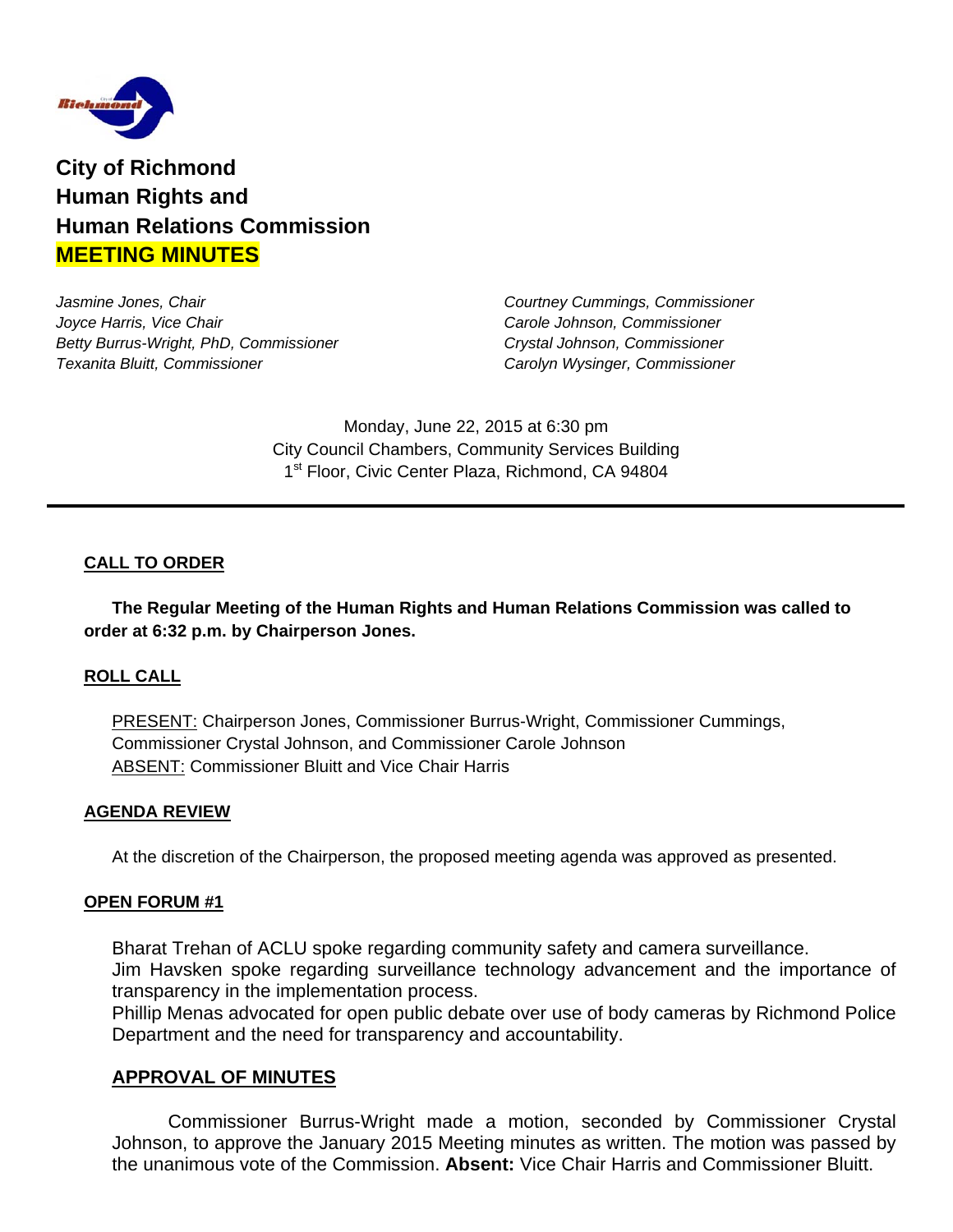Commissioner Crystal Johnson made a motion, seconded by Carole Johnson, to approve the minutes from February 2015 and March 2015. The motion was passed. **YAY:** Chairperson Jones, Commissioner Cummings, Commissioner Crystal Johnson, and Commissioner Carole Johnson **NAY:** None. **ABSTENTION:** Commissioner Burrus-Wright. **ABSENT:** Vice Chair Harris and Commissioner Bluitt.

#### **CITY COUNCIL LIAISON REPORT**

Councilmember Vinay Pimple was not present.

#### **COMMISSIONERS' REPORTS**

Commissioner Cummings highlighted that the month of June in the city of Richmond is declared as Diversity Month in which the city celebrates the Richmond LGBTQ community, Juneteenth Festival, Native American Pow Wow Festival and the Richmond's immigrant community. Last Saturday, June  $20<sup>th</sup>$ , there was several events took place in the city to celebrate the above mentioned communities.

Commissioner Burrus-Wright attended and tabled for the HRHRC at the Juneteenth 2015. She hoped there was more coverage of recent local and national tragic events and ongoing fights for more inclusive and just society. Commissioner Burrus-Wright attended the opening of the Family Justice Center in Richmond. The center serves as a one-stop information center for the Richmond community.

Commissioner Crystal Johnson attended a town hall on the expansion of the West County Detention Facility hosted by the Contra Costa County Sheriff's Office. The current proposal requests \$80 million to expand the facility. Another informational town hall is scheduled tomorrow, Tuesday, June 23 at 12 pm in the Bermuda Room.

#### **CHAIR'S REPORT**

Chairperson Jones expressed her condolences to the families of the Charleston shooting victims. She requested staff to draft a letter to the families of the victims and to the Mayor of Charleston. Chairperson Jones also attended the Juneteenth festival. Chair Jones and Jantsan met with Council Liaison Pimple to brief him on past and future programs and activities of the HRHRC and presented him the FY Budget for 2015/16.

#### **STAFF REPORTS**

Mr. Jenkins circulated a recently published report from the HAAS Institute for a Fair and Inclusive Society titled *Belonging and Community Health in Richmond* written by Eli Moore, Samir Gambhir, and Phuong Tseng. He also invited the members of the Commission to read an investigative piece published by the Guardian on police involved shootings.

Jantsan Damdinsuren shared about his recent trip to Washington DC.

#### **DISCUSSION ITEMS**

#### **K.1 COMMITTEE REPORT: EDUCATION AND OUTREACH COMMITTEE**

REVIEW AND APPROVE UPDATES TO COMMITTEE'S PLANS

a. Education Forum – September 12, 2015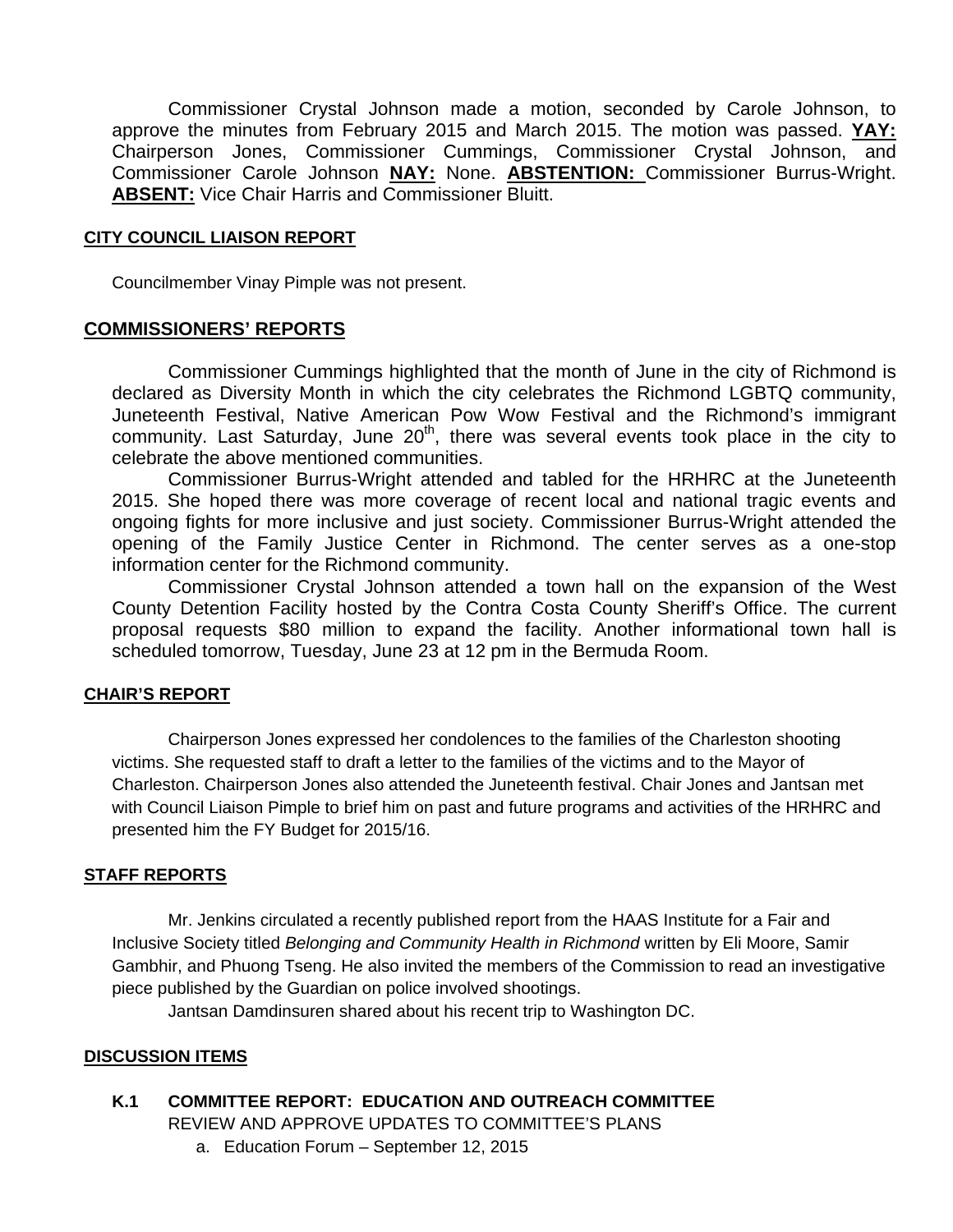## *Commissioner Burrus-Wright and Vice Chair Harris*

Commissioner Burrus-Wright provided updates on the Regional Education Forum that is scheduled to take place on September 12, 2015. The Commission directed staff to provide more information about a venue to hold the gathering. Recommended venues include Lovanya De Jean Middle School, Richmond Memorial Auditorium, Richmond City Council Chambers, Nevin Community Center, Bermuda Room, Richmond High School, Kennedy High School, East Bay Center for the Performing Arts. She also reported that Vice Chair Harris is working on securing a caterer for the upcoming regional convening.

# **K.2 COMMITTEE REPORT: PLANNING AND ADMINISTRATION (120 MINUTES)**

HEAR UPDATES AND DEVELOP A STRATEGIC PLAN

- a. Approve proposed budget for FY 2015/2016
- b. Mediation training tailored for the commission (any other trainings?)
- c. Training for commissioners to understand their role and responsibility on the commission (facilitated by the city)
- d. Developing an end of the year report and policy agenda for 2016 (listening campaign)
	- a. Questions for a listening campaign
	- b. Managing the survey
	- c. Outreach plan, completion date and what we want to see happen
- e. Discuss vision and direction for the commission in the next 6 months and strategize for building up the commission
	- a. Chair's thoughts on concentrating our focus for the next 6 months
	- b. What do we want to accomplish beside the listening campaign?
	- c. Who can participate in developing the end of the year report?
	- d. Outreach plan and outreach team (new commissioners, youth commissioners)
		- i. College students
		- ii. Active community members
		- iii. Diversity
		- iv. Succession plans

### *Chairperson Jones*

The following members of the public spoke on this item:

Cordell Hindler recommended possible participation of the Richmond Youth Council in the HRHRC's listening campaign.

Victoria Sawicki spoke about listening circles and importance of community voice in policy making.

Chairperson Jones provided an overview of the item and presented the proposed budget for the fiscal year 2015 and 2016. A motion was made by Commissioner Burrus-Wright, seconded by Commissioner Carole Johnson, to approve the recommended FY 2015 and 2016 budget. The motion was passed by the following vote of the Commission. **YAY:** Chairperson Jones, Commissioner Burrus-Wright, Commissioner Cummings, Commissioner Crystal Johnson, and Commissioner Carole Johnson **NAY**: None. **ABSENT:** Vice Chair Harris and Commissioner Bluitt.

Chairperson Jones presented that she is looking for training for the members of the Commission. In the meantime, she has directed staff to register the newly joined commissioners Crystal Johnson and Carole Johnson for a 30-hour training course on Conflict and Mediation offered by the Center for Human Development (in Concord, CA).